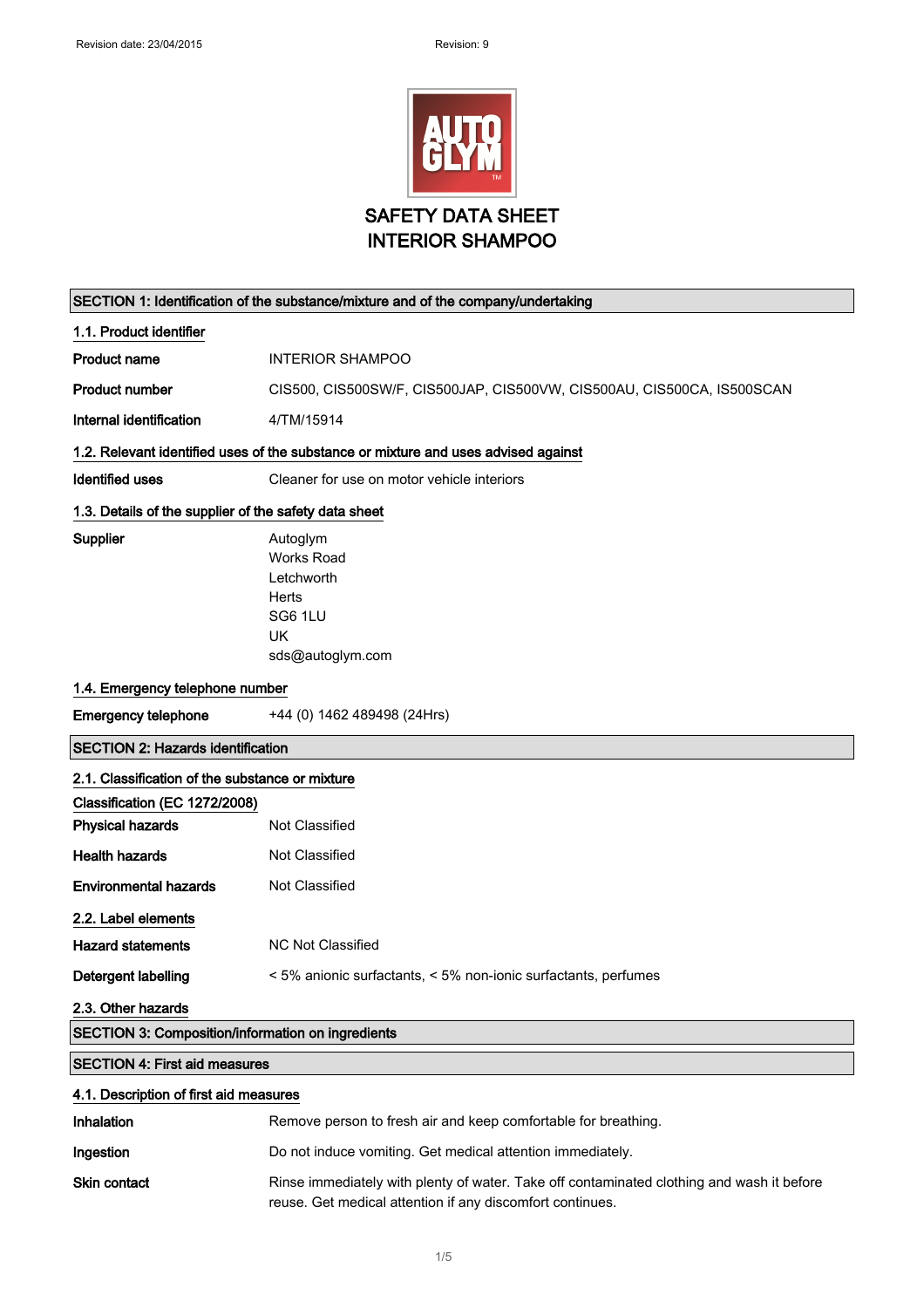| Eye contact                                                                     | Rinse immediately with plenty of water. Continue to rinse for at least 15 minutes and get<br>medical attention. Remove any contact lenses and open eyelids wide apart. Rinse with water.<br>Get medical attention.                                             |  |
|---------------------------------------------------------------------------------|----------------------------------------------------------------------------------------------------------------------------------------------------------------------------------------------------------------------------------------------------------------|--|
| 4.2. Most important symptoms and effects, both acute and delayed                |                                                                                                                                                                                                                                                                |  |
| Eye contact                                                                     | May cause temporary eye irritation.                                                                                                                                                                                                                            |  |
| 4.3. Indication of any immediate medical attention and special treatment needed |                                                                                                                                                                                                                                                                |  |
| Notes for the doctor                                                            | No specific recommendations.                                                                                                                                                                                                                                   |  |
| <b>SECTION 5: Firefighting measures</b>                                         |                                                                                                                                                                                                                                                                |  |
| 5.1. Extinguishing media                                                        |                                                                                                                                                                                                                                                                |  |
| Suitable extinguishing media                                                    | The product is not flammable. Use fire-extinguishing media suitable for the surrounding fire.                                                                                                                                                                  |  |
| 5.2. Special hazards arising from the substance or mixture                      |                                                                                                                                                                                                                                                                |  |
| <b>Hazardous combustion</b><br>products                                         | Oxides of carbon.                                                                                                                                                                                                                                              |  |
| 5.3. Advice for firefighters                                                    |                                                                                                                                                                                                                                                                |  |
| Special protective equipment<br>for firefighters                                | Wear positive-pressure self-contained breathing apparatus (SCBA) and appropriate protective<br>clothing.                                                                                                                                                       |  |
| <b>SECTION 6: Accidental release measures</b>                                   |                                                                                                                                                                                                                                                                |  |
|                                                                                 | 6.1. Personal precautions, protective equipment and emergency procedures                                                                                                                                                                                       |  |
| <b>Personal precautions</b>                                                     | Follow precautions for safe handling described in this safety data sheet. Take precautionary<br>measures against static discharges. Provide adequate ventilation.                                                                                              |  |
| 6.2. Environmental precautions                                                  |                                                                                                                                                                                                                                                                |  |
|                                                                                 |                                                                                                                                                                                                                                                                |  |
| <b>Environmental precautions</b>                                                | Spillages or uncontrolled discharges into watercourses must be reported immediately to the<br>Environmental Agency or other appropriate regulatory body. Avoid discharge into drains or<br>watercourses or onto the ground.                                    |  |
| 6.3. Methods and material for containment and cleaning up                       |                                                                                                                                                                                                                                                                |  |
| Methods for cleaning up                                                         | Absorb spillage with inert, damp, non-combustible material. Flush contaminated area with<br>plenty of water. Collect and place in suitable waste disposal containers and seal securely.<br>Dispose of contents/container in accordance with local regulations. |  |
| 6.4. Reference to other sections                                                |                                                                                                                                                                                                                                                                |  |
| Reference to other sections                                                     | Wear protective clothing as described in Section 8 of this safety data sheet.                                                                                                                                                                                  |  |
| <b>SECTION 7: Handling and storage</b>                                          |                                                                                                                                                                                                                                                                |  |
| 7.1. Precautions for safe handling                                              |                                                                                                                                                                                                                                                                |  |
| <b>Usage precautions</b>                                                        | Avoid contact with skin and eyes.                                                                                                                                                                                                                              |  |
| Advice on general<br>occupational hygiene                                       | When using do not eat, drink or smoke. Wash hands thoroughly after handling.                                                                                                                                                                                   |  |
|                                                                                 | 7.2. Conditions for safe storage, including any incompatibilities                                                                                                                                                                                              |  |
| <b>Storage precautions</b>                                                      | Store in tightly-closed, original container in a dry, cool and well-ventilated place. Keep only in<br>the original container.                                                                                                                                  |  |
| 7.3. Specific end use(s)                                                        |                                                                                                                                                                                                                                                                |  |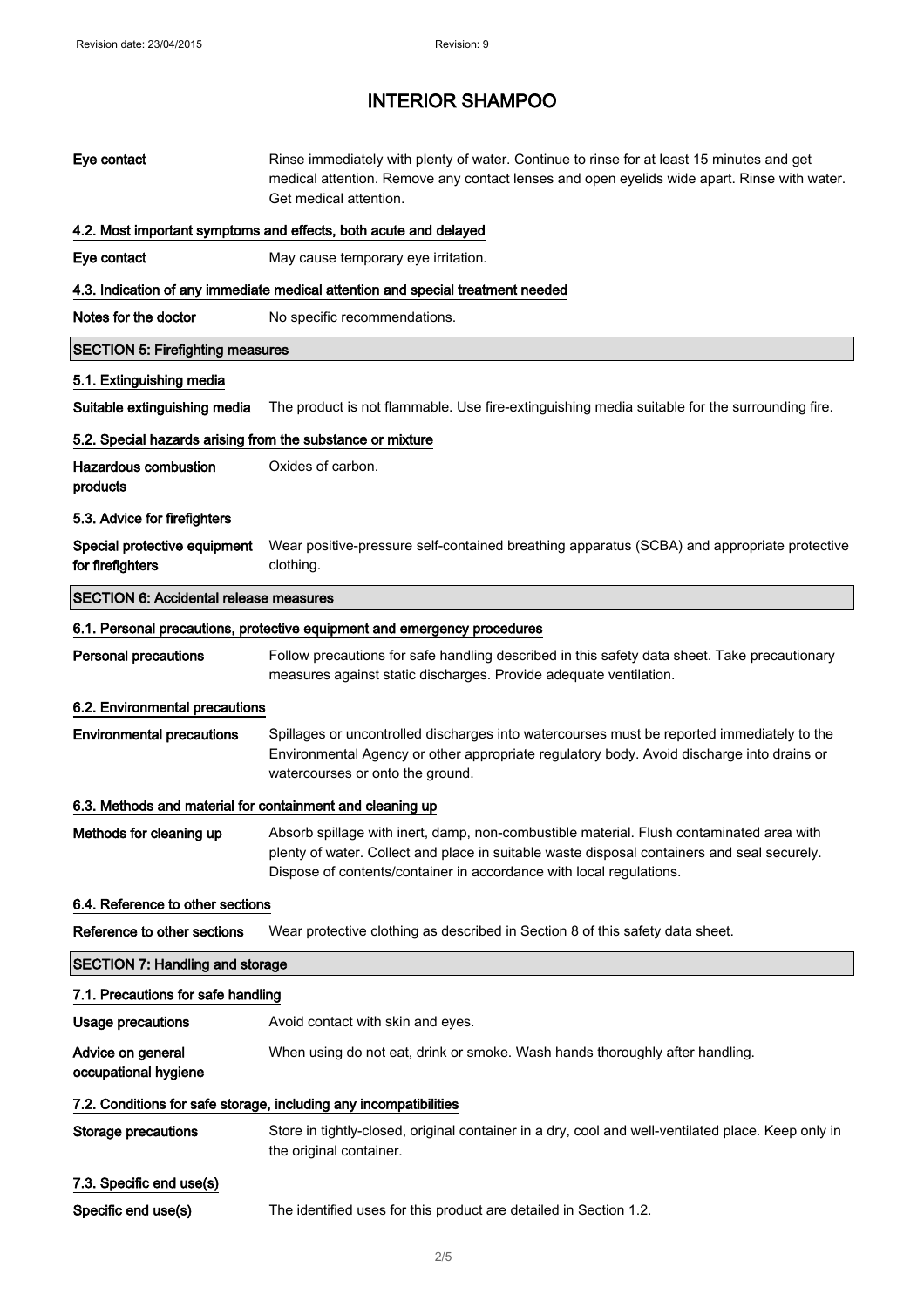# SECTION 8: Exposure Controls/personal protection

# 8.1. Control parameters

# 8.2. Exposure controls

## Protective equipment

**Second** 

| Appropriate engineering<br>controls | Provide adequate ventilation.                                                                                                                                              |
|-------------------------------------|----------------------------------------------------------------------------------------------------------------------------------------------------------------------------|
| Eye/face protection                 | Wear eye protection. EN 166:2001                                                                                                                                           |
| Hand protection                     | Wear protective gloves made of the following material: Nitrile rubber. The breakthrough time<br>for any glove material may be different for different glove manufacturers. |
| Hygiene measures                    | Wash at the end of each work shift and before eating, smoking and using the toilet.                                                                                        |
| <b>Respiratory protection</b>       | Respiratory protection not required.                                                                                                                                       |
|                                     |                                                                                                                                                                            |

# SECTION 9: Physical and Chemical Properties

## 9.1. Information on basic physical and chemical properties

| Appearance                                      | Clear liquid.                     |
|-------------------------------------------------|-----------------------------------|
| Colour                                          | Colourless.                       |
| <b>Odour threshold</b>                          | No information available.         |
| pH                                              | pH (concentrated solution): 12.14 |
| <b>Melting point</b>                            | No information available.         |
| Initial boiling point and range                 | $100^{\circ}$ C                   |
| Flash point                                     | No information available.         |
| <b>Evaporation rate</b>                         | No information available.         |
| <b>Evaporation factor</b>                       | No information available.         |
| Upper/lower flammability or<br>explosive limits | No information available.         |
| Vapour pressure                                 | No information available.         |
| Vapour density                                  | No information available.         |
| <b>Relative density</b>                         | ~1.0069                           |
| <b>Bulk density</b>                             | No information available.         |
| Solubility(ies)                                 | Miscible with water.              |
| <b>Partition coefficient</b>                    | No information available.         |
| Auto-ignition temperature                       | No information available.         |
| <b>Decomposition Temperature</b>                | No information available.         |
| <b>Explosive properties</b>                     | No information available.         |
| 9.2. Other information                          |                                   |
| <b>SECTION 10: Stability and reactivity</b>     |                                   |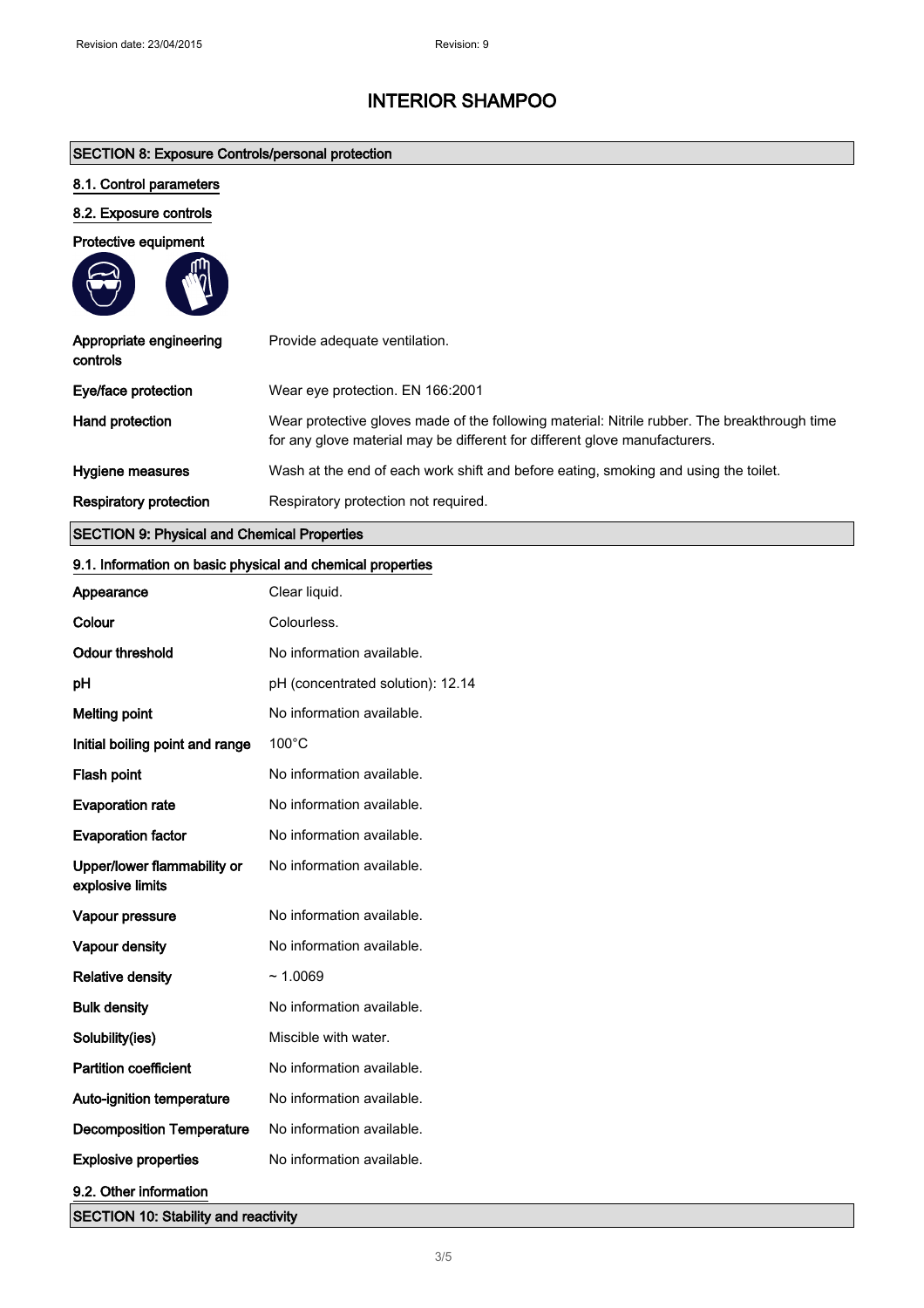| 10.1. Reactivity                             |                                                                                                             |  |
|----------------------------------------------|-------------------------------------------------------------------------------------------------------------|--|
| <b>Reactivity</b>                            | There are no known reactivity hazards associated with this product.                                         |  |
| 10.2. Chemical stability                     |                                                                                                             |  |
| <b>Stability</b>                             | Stable at normal ambient temperatures and when used as recommended.                                         |  |
| 10.3. Possibility of hazardous reactions     |                                                                                                             |  |
| Possibility of hazardous<br>reactions        | No potentially hazardous reactions known.                                                                   |  |
| 10.4. Conditions to avoid                    |                                                                                                             |  |
| Conditions to avoid                          | No specific requirements are anticipated under normal conditions of use.                                    |  |
| 10.5. Incompatible materials                 |                                                                                                             |  |
| Materials to avoid                           | Avoid contact with the following materials: Strong acids. Strong alkalis.                                   |  |
| 10.6. Hazardous decomposition products       |                                                                                                             |  |
| Hazardous decomposition<br>products          | Not known.                                                                                                  |  |
| <b>SECTION 11: Toxicological information</b> |                                                                                                             |  |
| 11.1. Information on toxicological effects   |                                                                                                             |  |
| <b>General information</b>                   | This product has low toxicity. Only large quantities are likely to have adverse effects on<br>human health. |  |
| <b>SECTION 12: Ecological Information</b>    |                                                                                                             |  |
|                                              |                                                                                                             |  |
| Ecotoxicity                                  | The product is not expected to be hazardous to the environment.                                             |  |
| 12.1. Toxicity                               |                                                                                                             |  |
| 12.2. Persistence and degradability          |                                                                                                             |  |
| 12.3. Bioaccumulative potential              |                                                                                                             |  |
| <b>Bioaccumulative potential</b>             | Not determined.                                                                                             |  |
| <b>Partition coefficient</b>                 | No information available.                                                                                   |  |
| 12.4. Mobility in soil                       |                                                                                                             |  |
| 12.5. Results of PBT and vPvB assessment     |                                                                                                             |  |
| Results of PBT and vPvB<br>assessment        | This product does not contain any substances classified as PBT or vPvB.                                     |  |
| 12.6. Other adverse effects                  |                                                                                                             |  |
| <b>SECTION 13: Disposal considerations</b>   |                                                                                                             |  |
| 13.1. Waste treatment methods                |                                                                                                             |  |
| <b>General information</b>                   | Dispose of waste product or used containers in accordance with local regulations                            |  |
| <b>Disposal methods</b>                      | Dispose of contents/container in accordance with local regulations.                                         |  |
| <b>SECTION 14: Transport information</b>     |                                                                                                             |  |